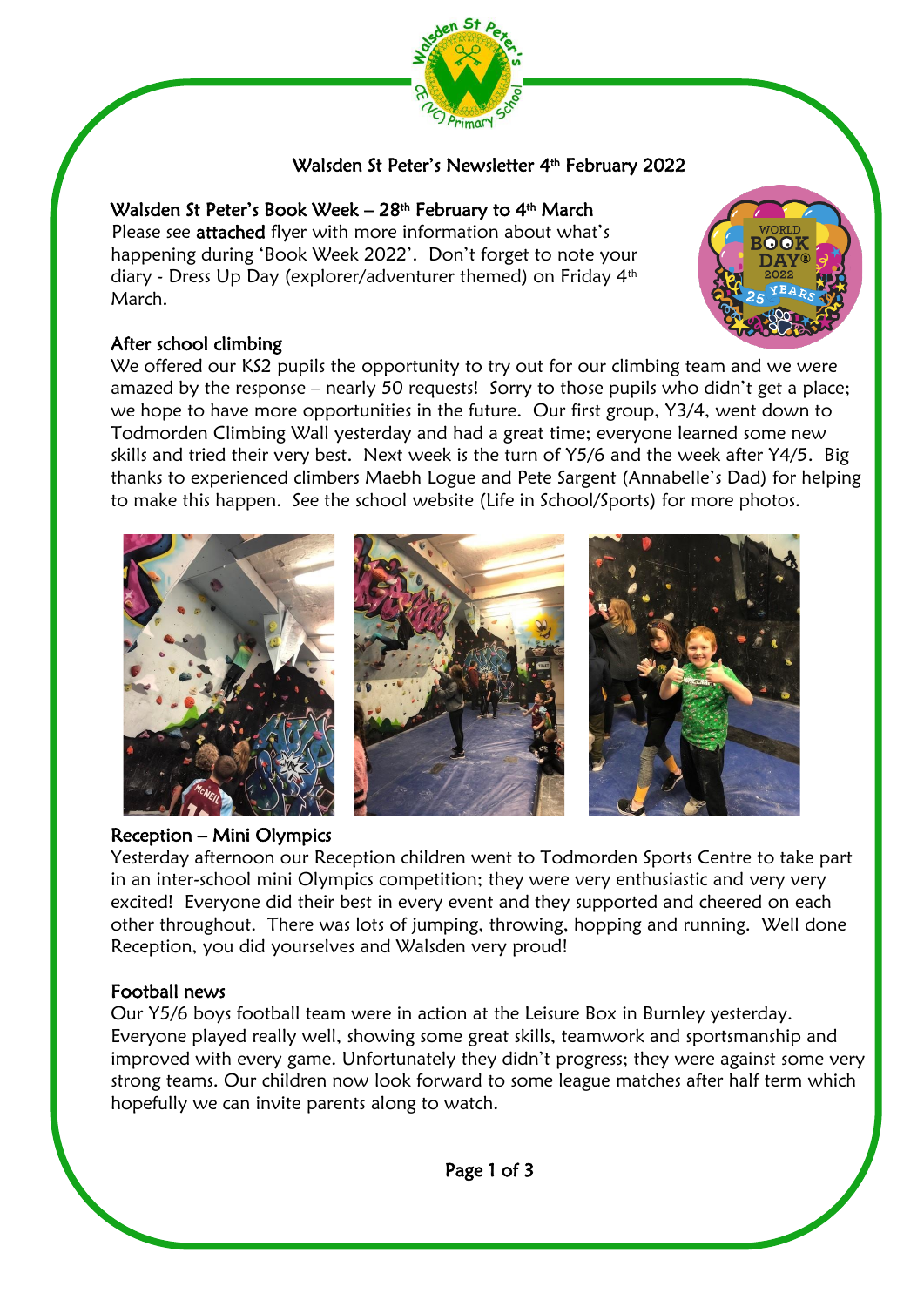

### Todmorden 'Windows of the World'

As part of this year's Lamplighter Festival, which will be held at Centre Vale Park on Saturday 12<sup>th</sup> February; local schools have been creating displays for shop windows. These will be illuminated in the evening creating a beautiful trail around town. Our artwork is on display in Tod Almighty (opposite the Golden Lion); take a look when you are next in town. Well done to our KS2 artists who worked with Mrs Montgomery to put this together.

#### Year 3 news

Y3 have once again been featured on the Green Planet Live newsfeed this week – see link <https://www.bbc.co.uk/events/ec34mb/live/c3pv4f> They have also produced some amazing homework linked to their rainforest topic. Amazing effort Y3; well done.



### FREE Burnley FC tickets - draw

Well done to the winners of the draw to win FREE tickets to see Burnley v Watford on Saturday and thank you to Burnley FC for donating these. Tickets have been sent home with children today.



### Y6 residential to Robinwood - 9th to 11th March

Our Y6 pupils are getting excited for their 3 day residential visit to Robinwood next month. A parents' meeting will be held via Zoom on Monday 14th February at 5.30pm. Mrs Spooner will be in touch shortly with the link and further information.

### Covid update

I

Nationally and locally, we are now in a 'living with COVID' phase of the pandemic. Living with COVID doesn't mean ignoring it, and the pandemic is certainly not over so please continue to support us by keeping ill children off school and testing regularly if they have been in close contact with a positive case. We seem to be passed the peak but we have still had a handful of new cases this week.

Page 2 of 3